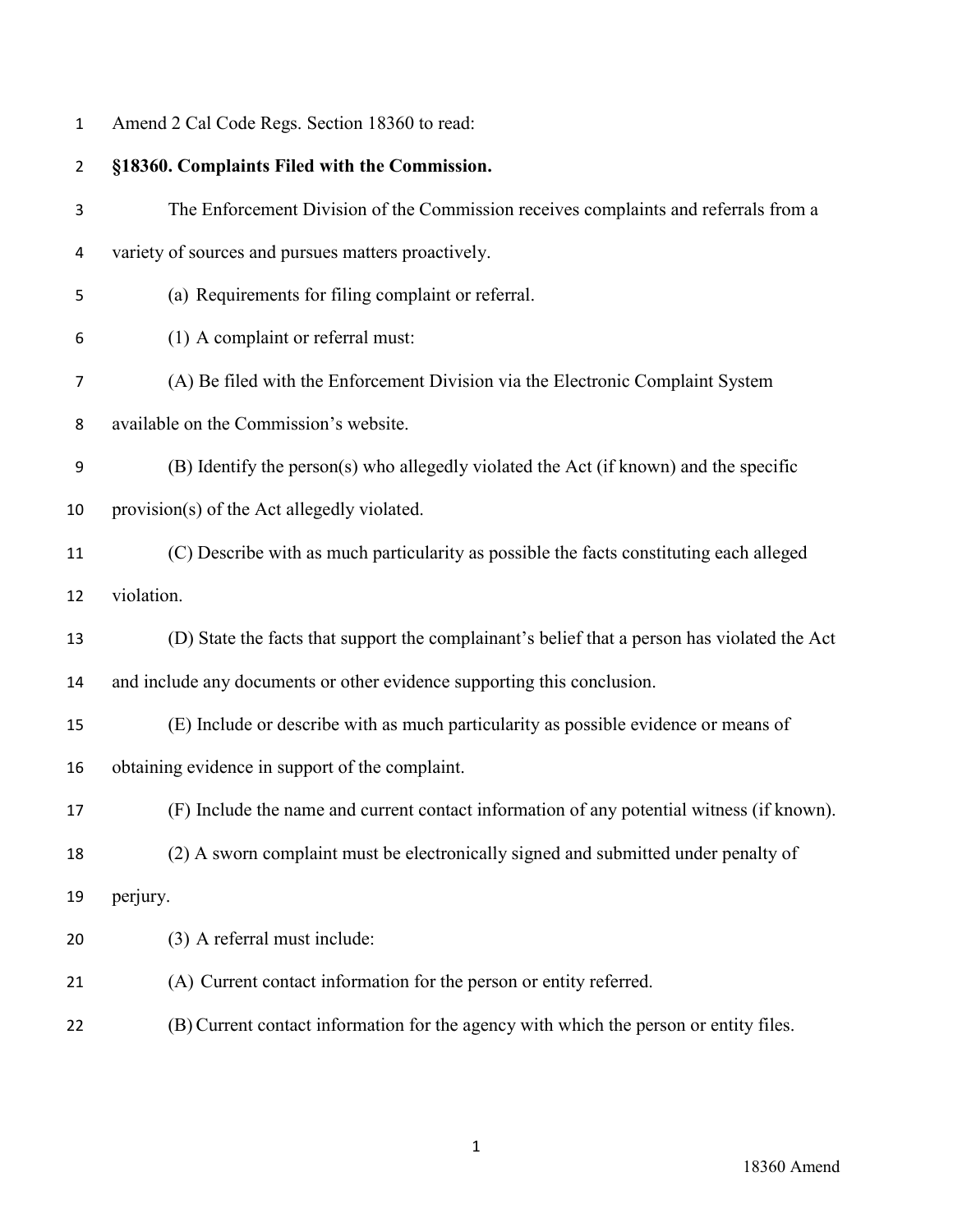| $\mathbf 1$    | (C) Information regarding any attempt the referring entity made to obtain compliance,              |
|----------------|----------------------------------------------------------------------------------------------------|
| $\overline{2}$ | including copies of at least two written notices and the email address, mailing address, or        |
| 3              | telephone number at which the referred person or entity was contacted.                             |
| 4              | (D) For campaign non-filer referrals, also include:                                                |
| 5              | (i) A copy of the most recently filed campaign statement, if any, including all relevant           |
| 6              | schedules.                                                                                         |
| 7              | (ii) Committee name and identification number and, in the case of a candidate-controlled           |
| 8              | committee, the candidate's name.                                                                   |
| 9              | (iii) Office sought or held, if applicable.                                                        |
| 10             | (iv) The name of the committee's treasurer.                                                        |
| 11             | (v) Current contact information for the committee, candidate if applicable, and the                |
| 12             | committee's treasurer.                                                                             |
| 13             | (vi) Filing methods available to the filer at their agency, such as paper or electronic filing.    |
| 14             | (E) For statement of economic interests non-filer referrals, also include:                         |
| 15             | (i) A copy of the most recently filed statement of economic interest, if any.                      |
| 16             | (ii) A copy of the agency's conflict of interest code, in the case of Section 87300 filers.        |
| 17             | (iii) Personal contact information such as a personal email address, home mailing                  |
| 18             | address, or personal telephone number if the filer has left office or is no longer employed by the |
| 19             | agency.                                                                                            |
| 20             | (iv) Indication whether the filer is still in office or employed by the agency. If the filer is    |
| 21             | on leave, also provide that information along with expected return date, if known.                 |
| 22             | (4) Before making a referral to the Enforcement Division, the filing officer shall attempt         |
| 23             | to contact the filer by telephone at least once.                                                   |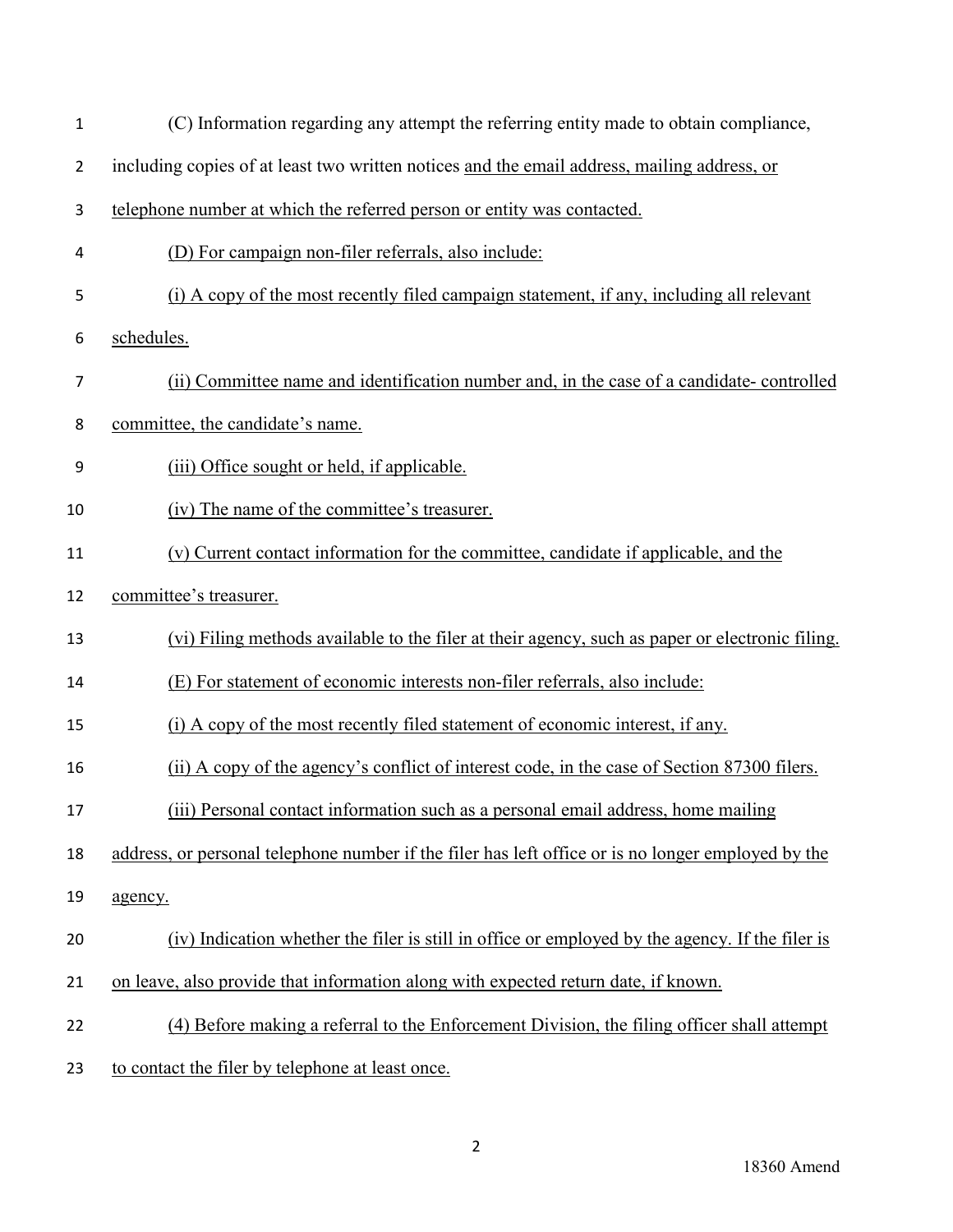- (5) If a filing officer subsequently receives a filing from a referred candidate, committee, or statement of economic interests filer, the filing officer must notify the Enforcement Division within 7 days of receipt of the filing.
- ` (b) Procedural rights for a sworn complaint. The following procedures only apply to a sworn complaint filed under penalty of perjury:

(1) Notice. Within three business days of receipt of a sworn complaint, the Enforcement Division will provide each person who the complaint alleges violated the Act a copy of the complaint and notice that the person may respond to the complaint. This is not required if the complaint is rejected within the three-day period. The Enforcement Division may withhold notice of a complaint or the identity of the complainant if the Enforcement Division Chief determines that disclosing the information would jeopardize the investigation, or if the complaint is rejected within the three business days.

 (2) Notice to complainant of intended action. Within 14 calendar days of receiving a sworn complaint, the Enforcement Division will notify the complainant in writing that it will do one or more of the following in response to the complaint: open a case, refer the matter to another agency, take no action, take additional time to make a determination, or take any action the Enforcement Chief deems appropriate. Subsequent notice will be provided if more time is required.

 (3) Reconsideration of intended action. If the person who filed the sworn complaint disagrees with the Enforcement Division's intended action, other than needing additional time to consider, the person may submit in writing, within 20 calendar days of receipt of the response, a request for reconsideration to the Executive Director of the Commission. The Executive Director may deny the request, or based on good cause, direct the Enforcement Division Chief to take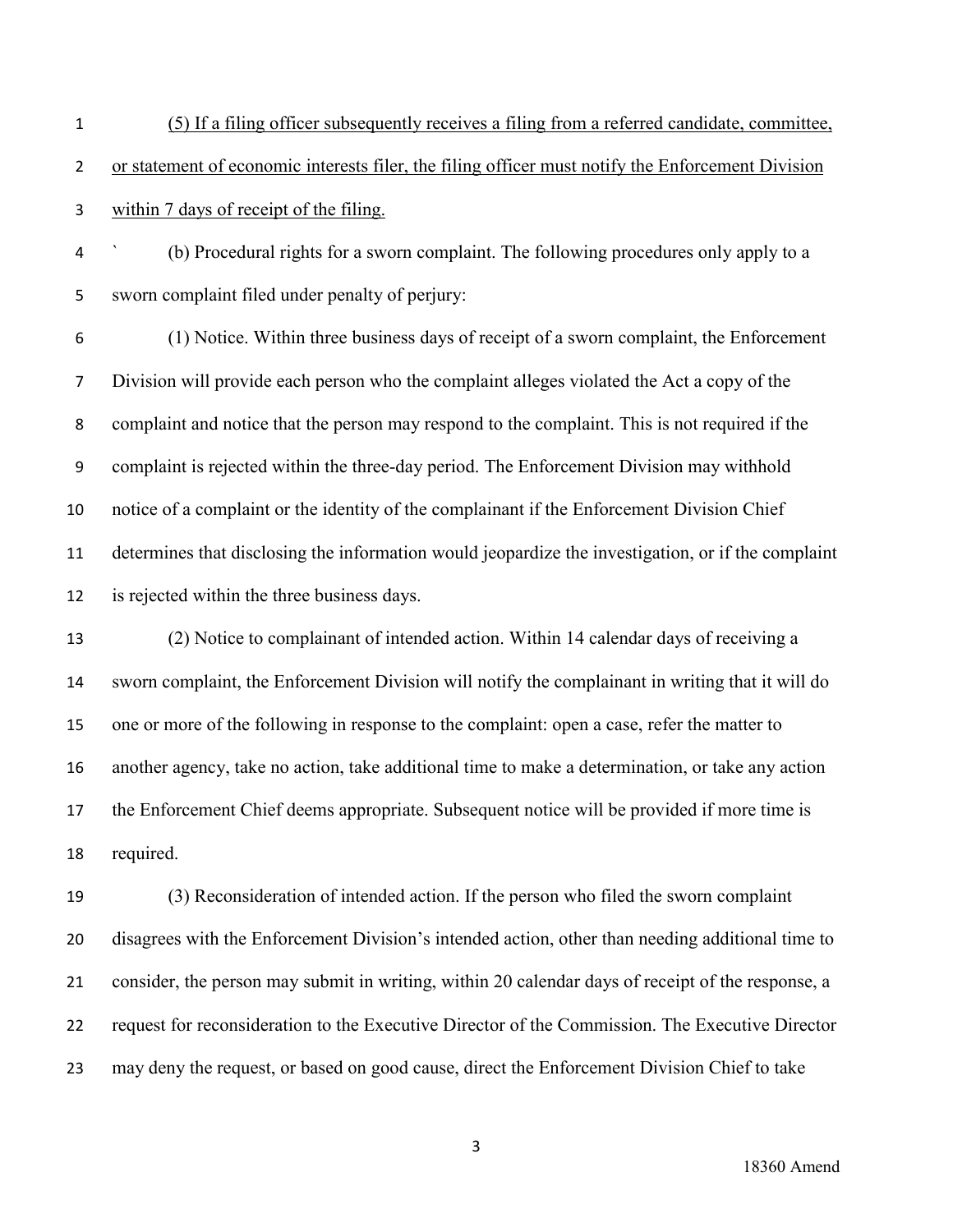specified action consistent with the Act and its regulations. The Executive Director will provide 2 the complainant written notice of the decision within 20 calendar days of receipt of the request. However, if the complainant proves new information or allegations in the request for reconsideration, this will be considered a new complaint and not a request for reconsideration. (4) Notice to subject of a sworn complaint. The Enforcement Division will send a copy of the notice of intended action to any person the complaint at issues alleges violated the Act at the same time it is sent to the complainant, unless the Enforcement Division Chief determines that providing the person with notice of the complain would jeopardize the investigation. (5) Notice of resolution. The Enforcement Division will send a notice of resolution to each complainant who filed a sword complaint with the Commission and was notified that the Enforcement Division would investigate the allegations in the complaint. (c) Commission initiated case. All matters that do not result from a sworn complaint, including proactive investigations, referrals, nonsworn and anonymous complaints, are opened on the Commission's imitative under Section 83115. The Enforcement Division will determine whether to open Commission initiated investigations (1) Notice of Commission initiated case. The Enforcement Division will send notice, as well as a copy of any document submitted to the Enforcement Division, to any identified subjects of a Commission initiated case when opening a case based upon that information. (2) The Enforcement Division may withhold any document, the identity of any person providing information, or the notice and existence of a matter if the Enforcement Division Chief determines disclosing the information would jeopardize the case, or if the information is privileged, private or confidential.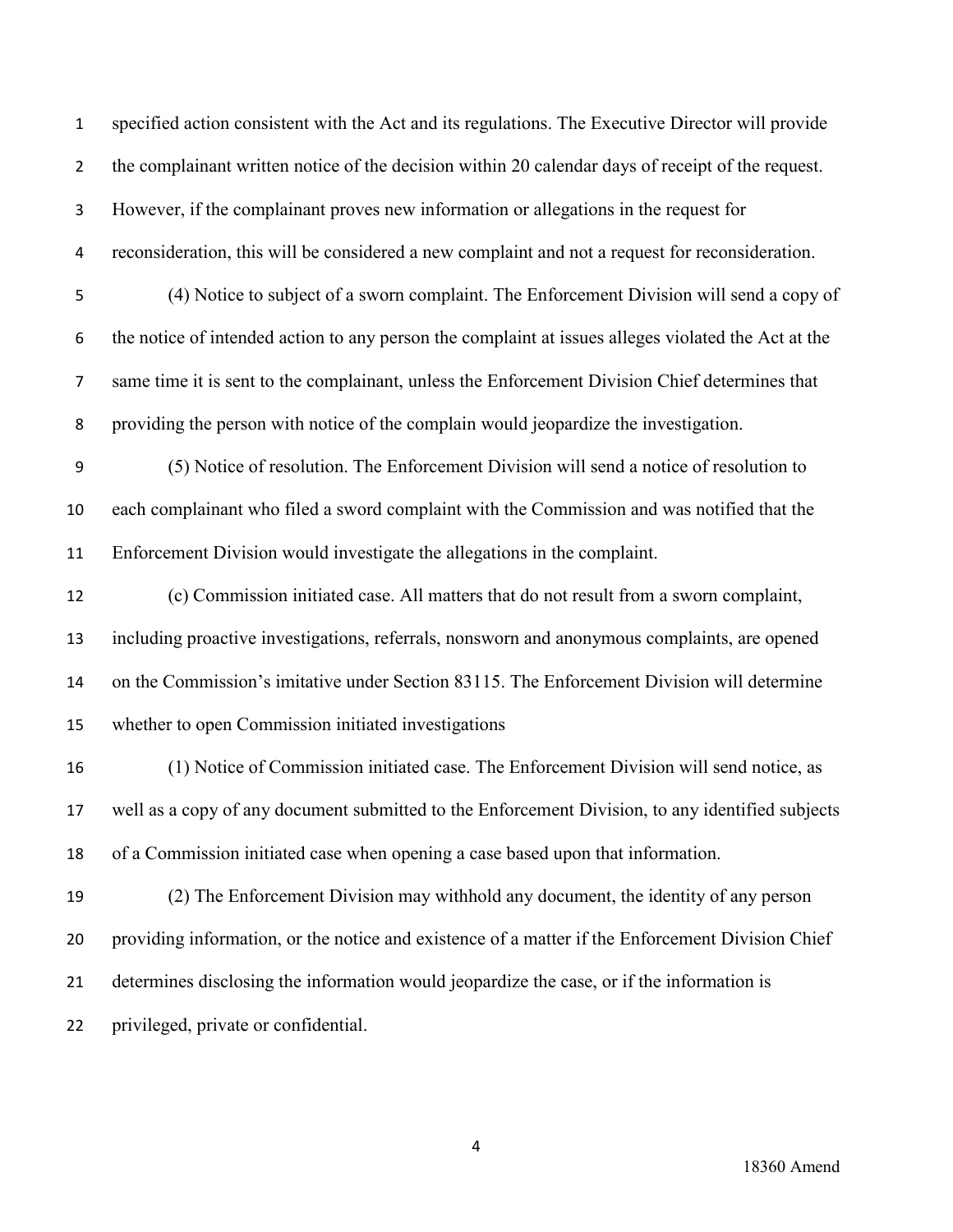(3) No notice is required to be sent to the provider of the information regarding whether a case has been opened or its resolution. For filing officer referrals, the Enforcement Division may notify the filing officer regarding the outcome of the referral.

(d) Public information. The Commission will post on its website and respond to requests for information about all matters as follows:

(1) Notice. The Commission may confirm receipt and provide a copy of any document received from a complainant or referring agency five calendar days after a copy of the complaint or referral has been sent to all persons the complaint or referral alleges violated the Act. The Commission may provide a copy of the complaint or referral before five calendar days have passed if the Enforcement Division has decided to take no action on the complaint or referral. If a case is opened without the filing of a complaint or referral, the Commission may confirm a case has been opened and provide a copy of any documents reviewed by the Enforcement Division is making a determination to open a case five calendar days after a copy of the information, or a notification that a case has been opened, has been sent to all persons alleged to have violated the Act.

 (2) Intended Action. Commission staff may not disclose any action the Enforcement Division intends to take on a complaint or referral, other than no action, until after the notice to complainant of intended action is sent and the five days have passed. The Commission may confirm that is has opened a case on its own initiative and provide a copy of the notice sent to all identified subjects of the investigation five calendar days after sending notice to all identified subjects of the investigation.

 (3) Protected Information. The Commission may withhold any document, the identity of any person providing information, or the existence of an complaint or case if the Enforcement

18360 Amend